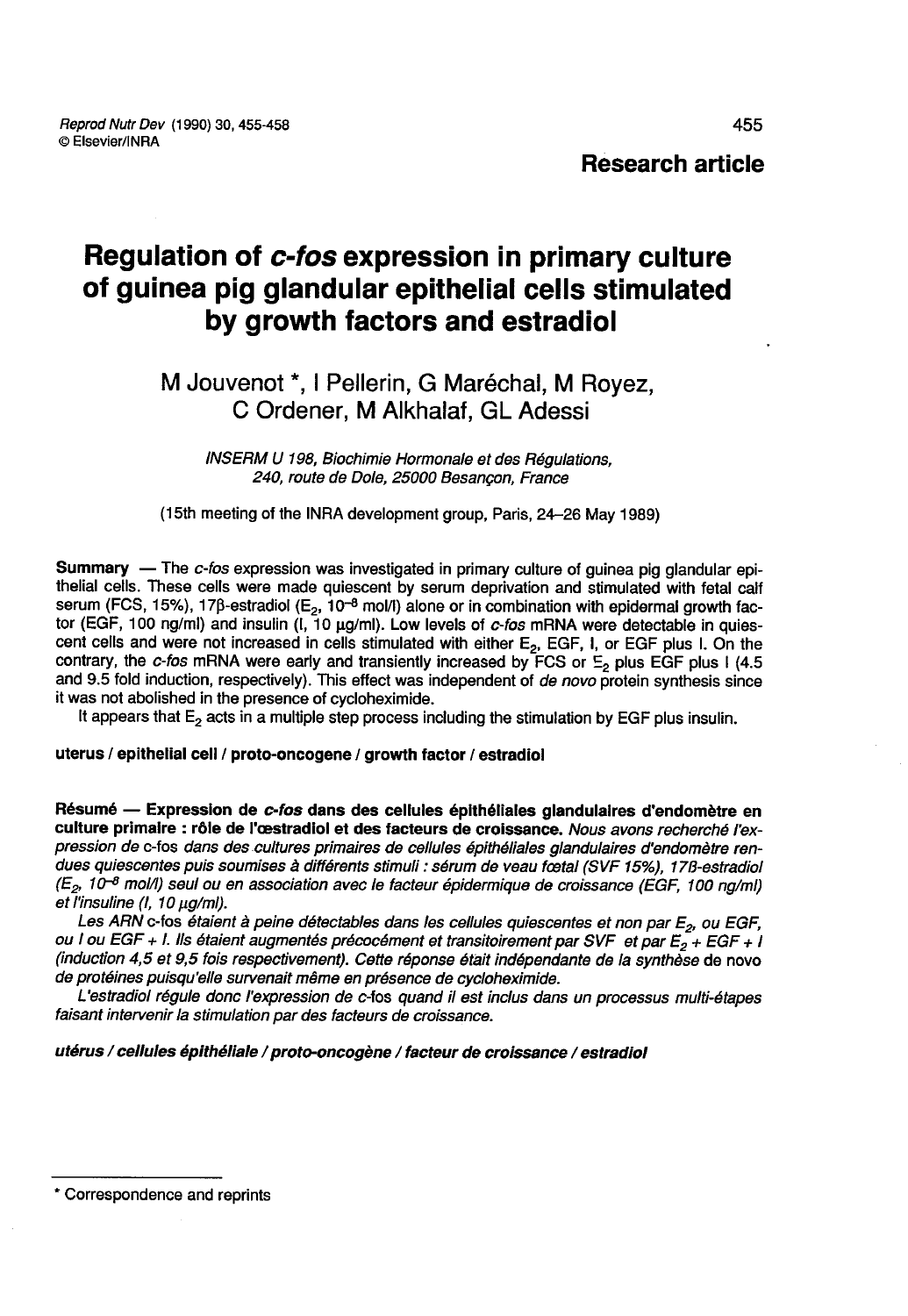## INTRODUCTION

Proto-oncogenes are normal cellular genes whose alteration has been implicated in cancerous proliferation and transformation (Bishop, 1987). Recent evidence supports the hypothesis that these genes play key roles in the biochemical pathways controlling normal cell proliferation. One class of proto-oncogenes, including c-myc and c-fos, encodes nuclear proteins whose precise function is unknown. Numerous reports have established that the expression of these genes may be regulated by protein hormones and growth factors (Adamson, 1987). In vivo studies for hormone responsive cells have associated c-fos and c-myc expression with the response to growth factor or estrogen stimulation (Loose-Mitchell et al, 1988; Weisz and Bresciani, 1988). In the present study, we investigated the expression of c-fos gene in primary culture of uterine epithelial cells (from guinea pig) stimulated to grow.

# MATERIAL AND METHODS

#### Cells and culture conditions

Epithelial cells were isolated and cultured as previously described (Chaminadas et al, 1986). In brief, after the appropriate growth time, the subconfluent cultures were made quiescent by serum deprivation for 60 h. Then, the  $G_0/G_1$ synchronized cells were stimulated either with fresh fetal calf serum (FCS 15%) or with 1% DCC-FCS (dextran charcoal-treated fetal calf serum) plus epidermal growth factor (EGF, 100 DCC-FCS (dextran charcoal-treated fetal calf<br>serum) plus epidermal growth factor (EGF, 100<br>ng/ml) and/or insulin (1, 10 µg/ml) and/or estradi-<br>ol (E<sub>o</sub>, 10<sup>-8</sup> mol/l) with or without cycloheximide ol ( $E_2$ , 10<sup>-8</sup> mol/l), with or without cycloheximide  $(chx, 10 µq/ml)$ . The control cells were either submitted to 1% FCS (vs FCS 15% stimulated cells) or to 1% DCC-FCS (vs cells stimulated by 1% DCC-FCS plus a combination of  $E<sub>2</sub>$  and growth factors).

#### Preparation of RNA

Total RNA was isolated from stimulated and unstimulated control cells at different times, using the AGPC method (Chomczynski and Sacchi, 1987). Samples of total RNA  $(15 \mu g)$  from control and treated cells were denatured and slotted onto nylon filters. After baking (80 °C, 2 h), the filters were probed with v-fos obtained from Oncor (Gaithersburg, MD, USA) and labelled with <sup>32</sup>P-dCTP by nick translation.

#### Hybridization analysis

The filters were prehybridized and hybridized at 42 °C in the presence of 50% (v/v) formamide. After stringent washes, the filters were exposed to X-ray films. Autoradiographies were quantified by scanning densitometry.

### RESULTS

# Effect of fetal calf serum on c-fos mRNA concentration

Quiescent synchronized epithelial cells were stimulated unspecifically by 15% FCS. To monitor c-fos mRNA levels, slot blot analysis was performed on RNAs isolated at various times after serum addition. The results obtained with v-fos DNA probe are shown in figure 1A as specific hybridization signals. Low levels of c-fos RNA were detectable in quiescent cells. A 4.5 fold increase in c-fos mRNA levels was achieved by the addition of 15% FCS. The c-fos mRNA levels increased within 30 min, and the expression returned to the basal level within 90 min. Such an induction could not be obtained with 1% FCS (control cells).

# Effect of estradiol on c-fos mRNA concentration

We investigated the possibility that the increase of c-fos mRNA represents an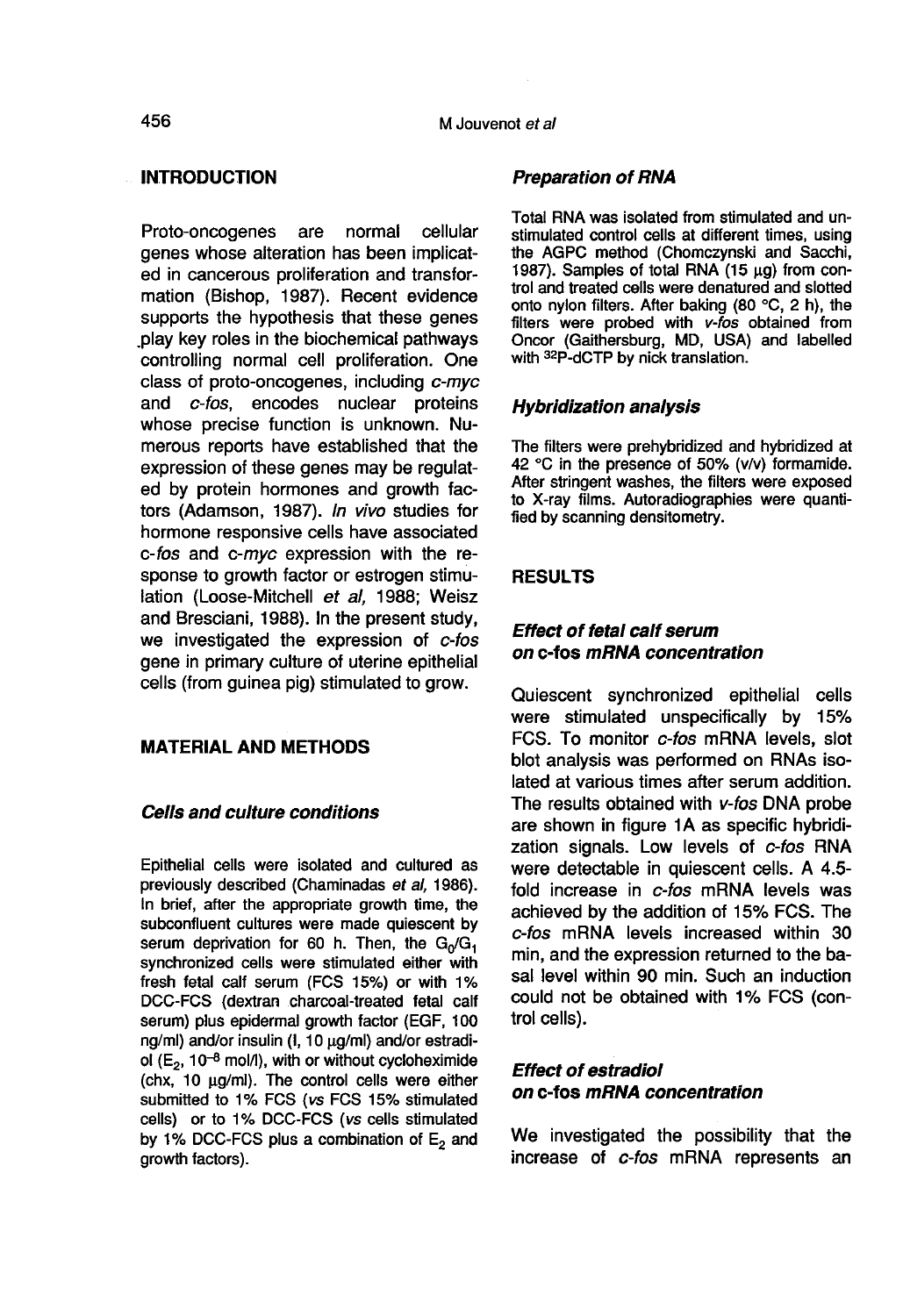

early response to the hormone stimulation, as well as to unspecific serum stimulation. Quiescent cells were treated with either  $10^{-8}$  mol/l,  $E_2$  1% DCC-FCS, 4 mmol/l L-<br>glutamine and 20 mmol/l Hepes buffer  $E_2$ or with 1% DCC-FCS, 4 mmol/I Lglutamine and 20 mmol/I Hepes buffer (control cells). The levels of c-fos mRNA were assessed immediately (time 0) and at different times after treatment.

Throughout 3 h,  $E_2$  did not affect the c-fos mRNA level, compared to the level in the control cells (data not shown).

#### Effect of growth factors on c-fos mRNA concentration

No transient induction of c-fos gene was observed when EGF or I (in basal medium: 1% DCC-FCS, 4 mmol/I L-glutamine and 20 mmol/l Hepes buffer) was added to quiescent epithelial cells. Treatment by both growth factors did not have any further effect. In these 3 cases, the c-fos expression at different times (0-180 min) was the same as that observed for control cells in the presence of basal medium alone (data shown).

Fig 1. Gene expression during transition of epithelial cultured cells from quiescence. Hybridization signals between 32P-v-fos DNA and total RNA  $(15 \mu g)$  extracted at indicated times following addition of: 1A) 1% FCS in basal medium plus insulin (1 µg/ml) for C (control cells); 15% FCS in basal medium plus insulin (1 µg/ml) for S (stimulated cells); 1B) 1% DCC-FCS in basal medium for C (control cells); 1% DCC-FCS in basal medium plus E<sub>2</sub> plus EGF plus I for S (stimulated cells); 1C) 1% DCC-FCS in basal medium plus Chx (10 µg/ml) for C (control cells); 1% DCC-FCS in basal medium plus Chx (10 µg/ ml) plus E<sub>2</sub> plus EGF plus I for S (stimulated cells). Basal medium consisted of: phenol-red free RPMI 1640, 4 mmol/l L-glutamine and 20 mmol/l Hepes buffer.